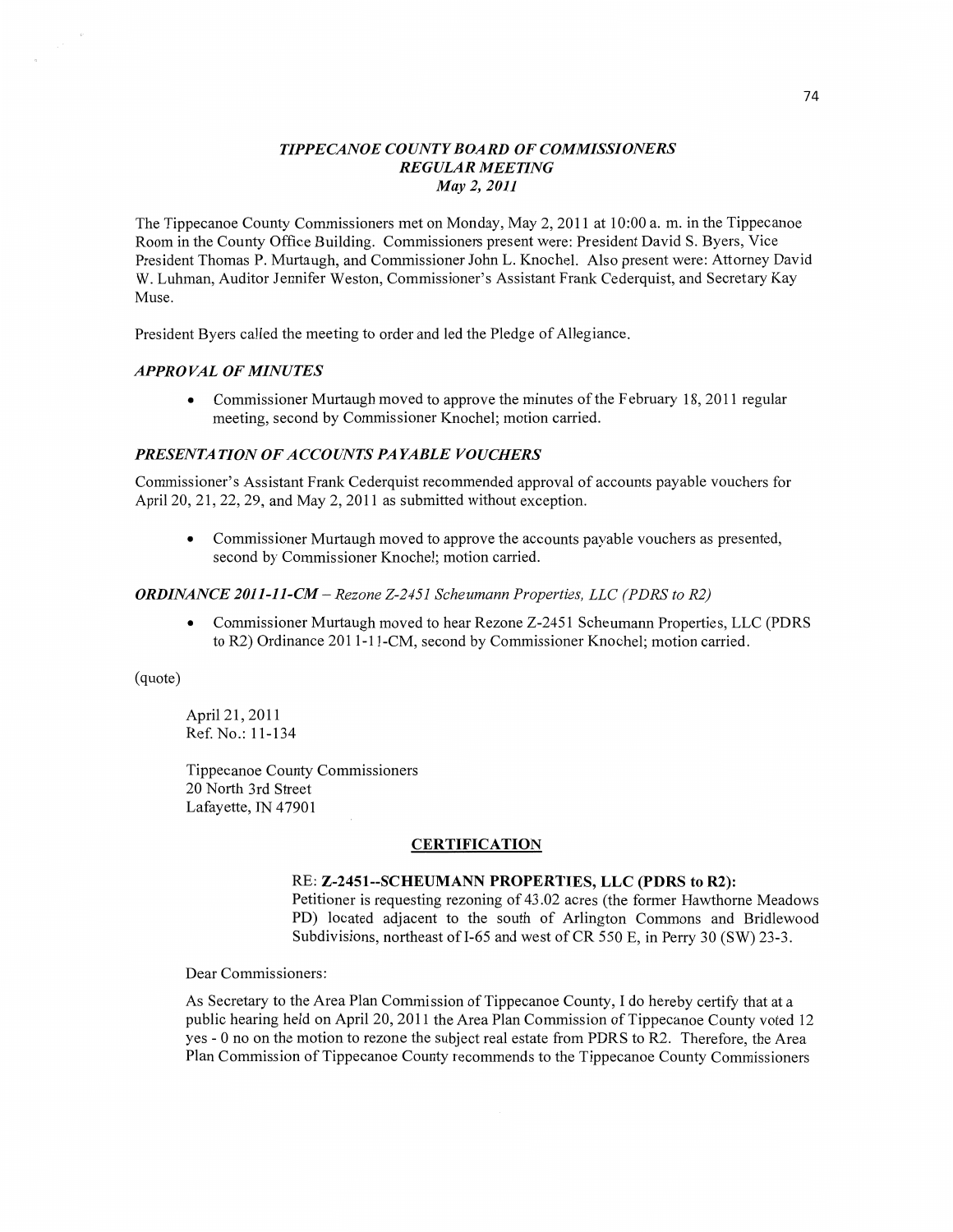that the proposed rezoning ordinance be APPROVED for the property described in the attachment.

Public Notice has been given that **this** petition will be heard before the Tippec anoe County Commissioners at their May 2, 2011 regular meeting. Petitioners or their representatives must appear to present their case. Sincerely,

Sallie Dell Fahey Executive Director

(unquote)

Attorney for the petitioner, Dan Teder, said Scott Giese is present to answer any questions the Commissioners may have. He went on to say that this is a request for a rezone of approximately 43 acres from PDRS to R2 and is located on the west side of CR 550 in Tippecanoe County. A favorable staff report from the Area **Plan** Commission **(APC)** was obtained with **a** vote of 12-0 in favor of the rezone. Included with this request is a portion of land owned by Tippecanoe County that includes **a** small portion of the legal drain ditch and is zoned PDRS. It was recommended by APC that this property be included in the request so there would not be a remnant piece of land zoned PDRS. Ten years ago this property was zoned PDRS so **that** small single-family homes could be built on the property. The demand for single-family homes has decreased since that time. The petitioner has plans for 88 duplexes on the site. Those plans include added green space **than** previously planned for the PDRS zoning. Arlington and Bridlewood subdivisions and Interstate 65 are on the north side of the property. This rezone does include a small portion of the legal drain ditch. There have been no known objections.

Commissioner Byers asked for any **comments** in favor of or opposing the rezone. There was none.

Auditor Weston recorded the vote:

| <b>Byers</b> | Yes |
|--------------|-----|
| Knochel      | Yes |
| Murtaugh     | Yes |

Ordinance 2011-11-CM passes 3-0.

*ORDINANCE 2011-12-CM* **—** *Rezone Z-2452 William* J. *Easterbrook* (GB *&* NB to *NBU)* 

**0** Commissioner Murtaugh moved hear Rezone Z-2452 William J. Easterbrook, Ordinance 2011-12-CM (GB & NB to NBU), second by Commissioner Knochel; motion carried.

(quote)

April 21, 2011 Ref. No.: 11-135

Tippecanoe County Commissioners 20 North 3rd Street Lafayette, IN 47901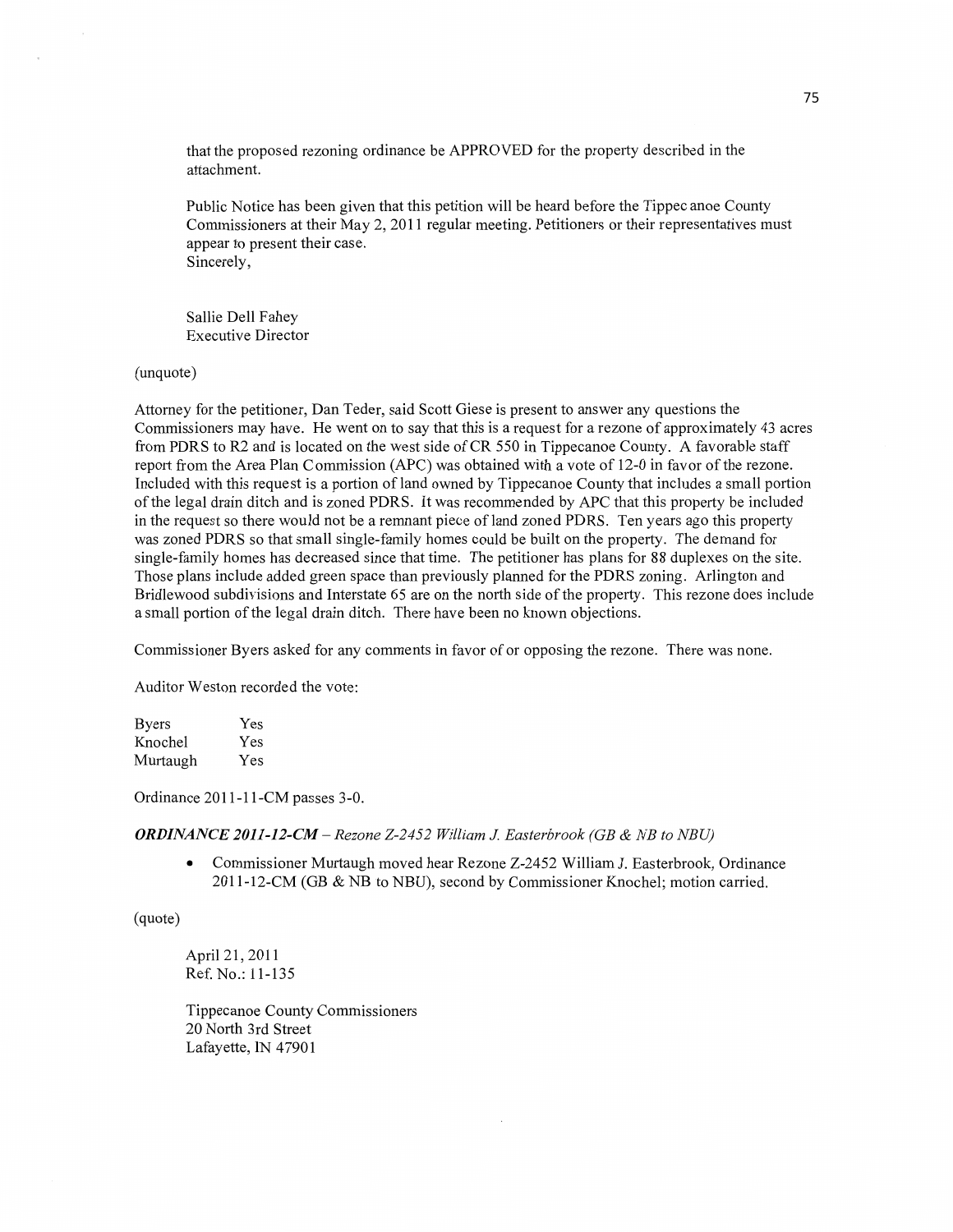#### **CERTIFICATION**

#### RE: **Z-2452 WILLIAM** J. **EASTERBROOK** (GB **&** NB to **NBU):**

Petitioner is requesting rezoning of Lots 11 and 12 in Block 15 in Fowler's Addition to the unincorporated town of Stockwell. The property is also known as 9026 Yorktown Street, located on the west **side** of the street between Monroe and Church Streets, Stockwell, Lauramie 8 (NE) 21-3.

Dear Commissioners:

As Secretary to the Area Plan Commission of Tippecanoe County, **I** do hereby certify that at **<sup>a</sup>** public hearing held on April 20, 2011 the Area Plan Commission of Tippecanoe County voted 12 yes *-* 0 no on the motion to rezone the subject real estate from GB & NB to NBU. Therefore, the Area Plan Commission of Tippecanoe County recommends to the Tippecanoe County Commissioners that the proposed rezoning ordinance be APPROVED for the property described in the attachment.

Public Notice has been given that **this** petition will be heard before the Tippec anoe County **Commissioners** at their May 2, 2011 regular meeting. Petitioners or their representatives must appear to present their **case.** 

Sincerely,

Sallie Dell Fahey Executive Director

(unquote)

Petitioner William J. Easterbrook said **this** request would allow for the renovation of a building to accommodate apartments on the second floor. It is a small building and was originally zoned GB  $&$  LB. In the 1800's, when lots were 25 foot wide that is how they were zoned. The property is located in the town of Stockwell and this rezone will update the zoning for the property. Commissioner Murtaugh asked if the township office was on the first **floor** of this building. Mr. Easterbrook said it is next to that building.

Commissioner Byers asked for any comments in favor or opposing the rezone. There was none.

Auditor Weston recorded the vote:

| <b>Byers</b> | Yes |
|--------------|-----|
| Knochel      | Yes |
| Murtaugh     | Yes |

Ordinance 2011-12-CM passes 3-0.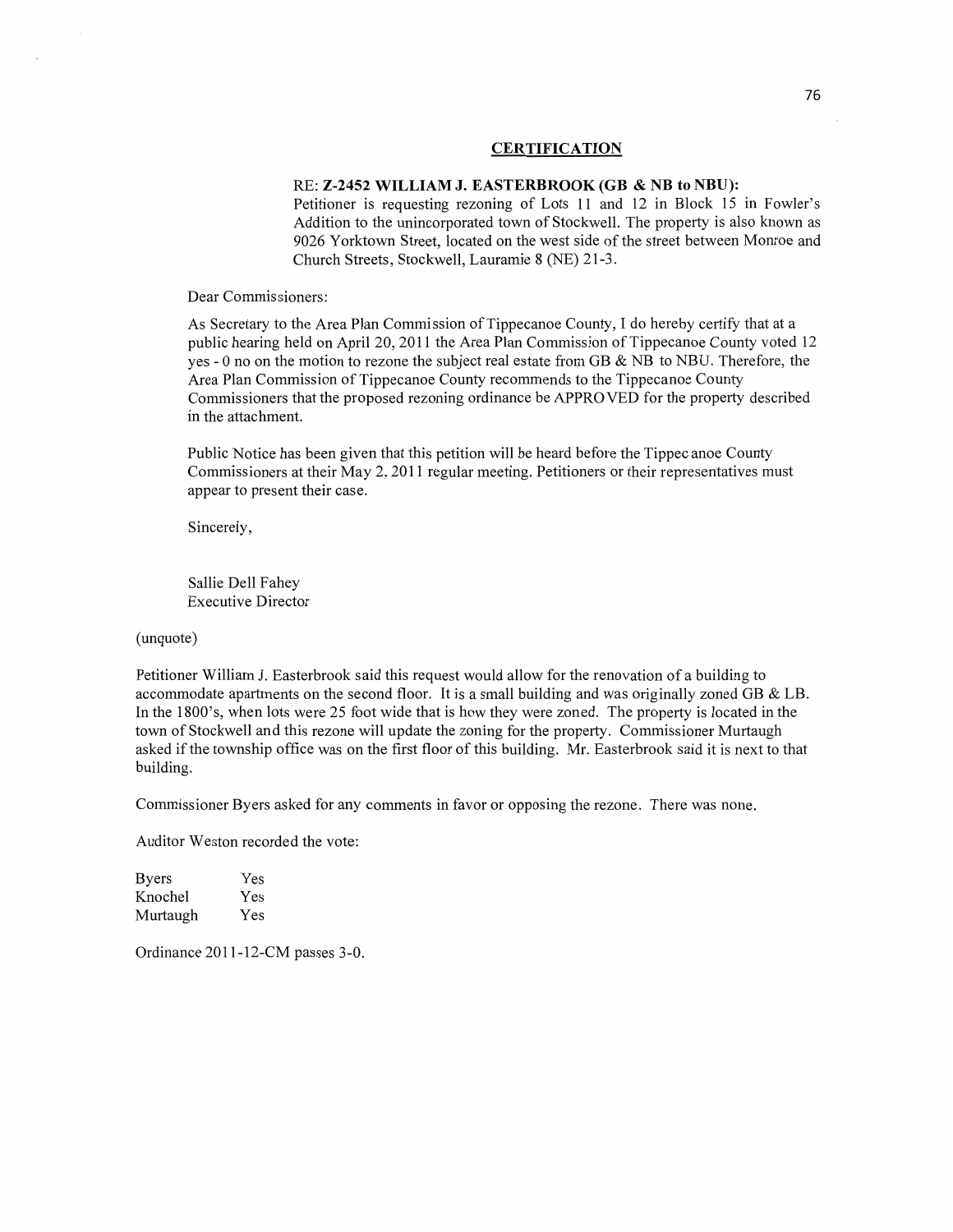# HI GH WA *Y* — *Opal Kuhl*  **Permit** to **Close a Road — Washington & Jefferson Streets** in **West Point**

Director Kuhl said this request is for the Annual West Point Lions Car Show. They are requesting to close Washington and Jefferson Streets and route traffic using signage. It is on May 14, 2011 from 6 am. to 2 p.m.

*0* Commissioner Murtaugh **moved** to approve the Permit to Close a Road as presented, second by Commissioner Knochel; motion carried.

# **Temporary Highway Easement Grant** for **Parcel 3** - **Bridge U208**

Director Kuhl presented a Temporary Easement Grant for Parcel No. 3 in the name of Evonics in the amount of \$1,000. It is for Bridge U208 located on Old Shadeland Road.

**0** Commissioner Murtaugh moved to approve the Temporary Easement Grant as presented, second by Commissioner Knochel; motion carried.

Director Kuhl announced that due to construction on the Lindberg Bridge any activities or meetings held at the Lilly Nature Center have been relocated. Questions can be directed to the West Lafayette Parks Department. If anyone needs to get **into** that area, contact the West Lafayette Parks Department or the Highway Department for assistance.

Commissioner Knochel asked if Bridge U209 commonly known as Hog Point Bridge is behind schedule due to the large amount of rain. Director Kuhl **said that** all **projects** are about two weeks behind because of the rain.

### MI TS **—** *Dave Sturgeon*  **Approval** of Cell **Phone Policy**

Commissioner Murtaugh said this is a policy in regards to the cell phone allowance for the **MITS** staff and is modeled after the Highway Department Cell Phone Policy. It pays employees \$22 per month for voice coverage and 100% of the data plan if needed. It is for employees that have chosen to use their personal phone for work purposes.

**0** Commissioner Murtaugh moved to approve the Cell Phone Policy for the **MITS** Department as presented, second by Commissioner Knochel; **motion** carried.

### *CARY HOME* — *Rebecca Humphrey*  **TECTON Agreement** for **Plumbing Study**

Commissioner Murtaugh said that plumbing concerns have arisen at Cary Home. He added that the plumbing has never been replaced and this project has **been** budgeted for 2011. TECTON will be doing **<sup>a</sup>** study to determine plumbing needs. **This** agreement with TECTON includes the inspection, follow up research, documentation, and full report. The agreement is in the amount of \$3,650. Commissioner Knochel asked if the agreement includes water and waste lines **that** connect to the city lines. Commissioner Murtaugh replied that it does include **those** items.

**0** Commissioner Murtaugh moved to approve the agreement with TECTON as presented, second by Commissioner Knochel; **motion** carried.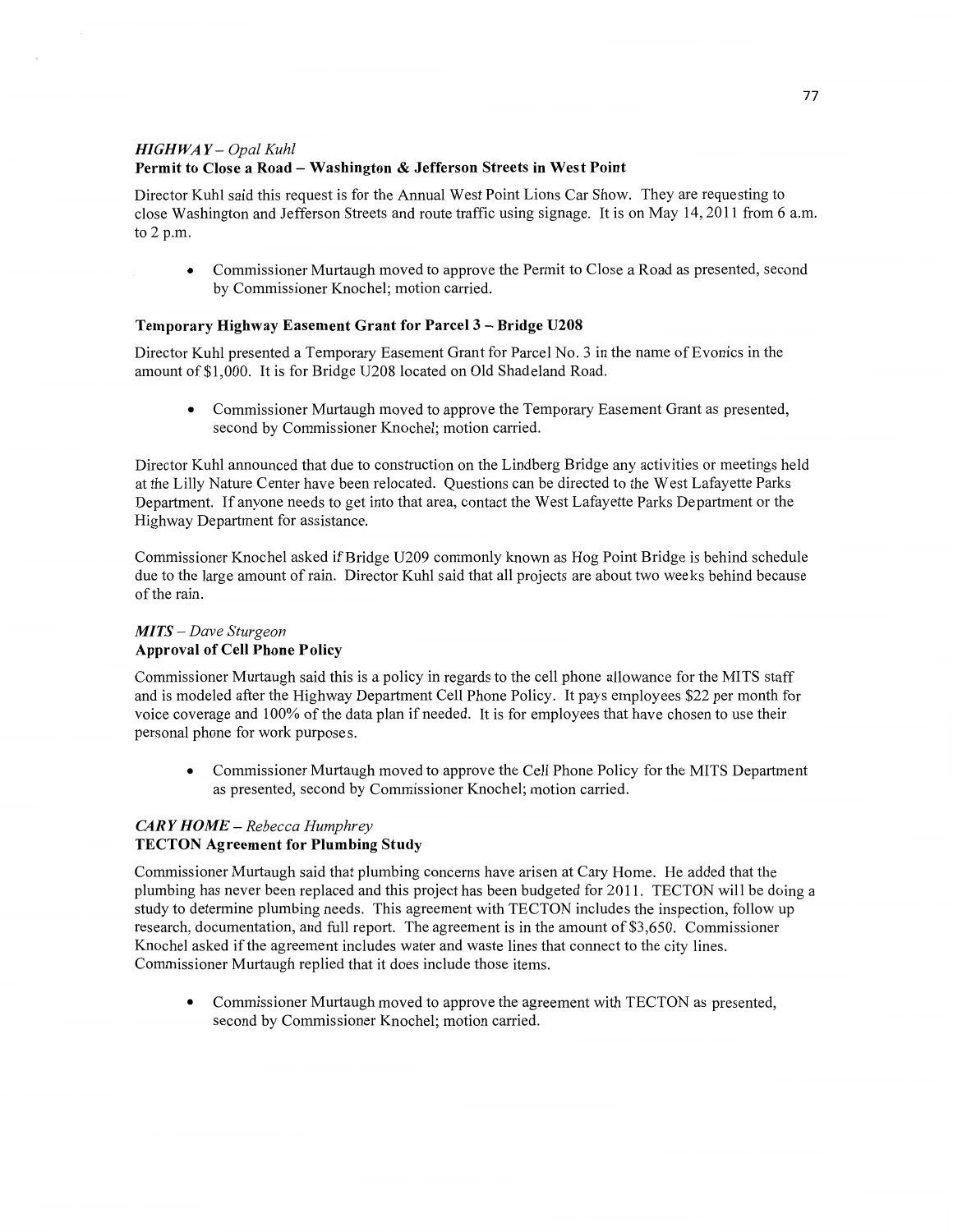#### **TECTON Agreement** for **Sidewalk, Canopy,** and **Loading Dock Project**

**Commissioner** Murtaugh said this agreement is for three separate projects at Cary Home. The projects are the replacement of a sidewalk to the front of the building, construction of a canopy **that** covers the entrance, which is below grade, and design the kitchen loading dock **where** food products are received. The projects have been budgeted for 2011 and are in the amount of \$5,105. It includes the design phase, the bidding phase, and the cost of construction services phase.

**0** Commissioner Murtaugh moved to approve the agreement with TECTON as presented, second by Commissioner Knochel; **motion** carried.

## *COMMUNITY CORRECTIONS* — *Dave Heath*  **Amending Advisory Board By-Laws**

Director Dave Heath said this amendment would change three items in the by-laws for Community Corrections. Changes are as follows:

- Address from 629 N 6<sup>th</sup> Street to 2800 North 9<sup>th</sup> Street
	- Regular meeting schedule from every 3 **months** to every 2 months
- Annual meeting from January to December
- **0** Commissioner Murtaugh moved to approve the changes in the by-laws for the Community Corrections Advisory Board as presented, second by Commissioner Knochel; motion carried.

## *FINANCIAL SOLUTIONS GROUP CONTRACT - Jennifer Weston*

Auditor Jennifer Weston said Financial Solutions Group presented **a** cost estimate for updating the County's sustainability analysis. It has been approximately  $1\frac{1}{2}$  years since a 3-year projection was completed. The total fee would not exceed \$7,500. Auditor Weston **said** time constraints prevent the Auditor's office from completing this task and the County needs to keep an eye on a 3-year plan especially when it comes to estimating circuit breaker. Commissioner Murtaugh added that those figures could help during budget hearings.

**0** Commissioner Murtaugh moved to approve the contract with Financial Solutions Group as presented, second by Commissioner Knochel; motion carried.

## *CONTRA* CT *WITH INDIANA FAMIL Y* AND *SOCIAL* SER *VICES ADMINISTRA TION (FSSA)*  **Vending Machines** for **County Government Facilities**

Attorney David **Luhman said** that Federal and State Law require that in the placement of vending machines in public facilities preference be given to vendors with disabilities. This is **a** renewal of the contract and agreement with FSSA. FSSA will continue to prequalify and place disabled vendors in County facilities. The agreement is renewed every three years.

**0** Commissioner Murtaugh moved to approve the contract with Indiana Family and Social Services Administration as presented, second by Commissioner Knochel; motion carried.

### *REPORTS* ON *FILE*

Parks & Recreation Public Library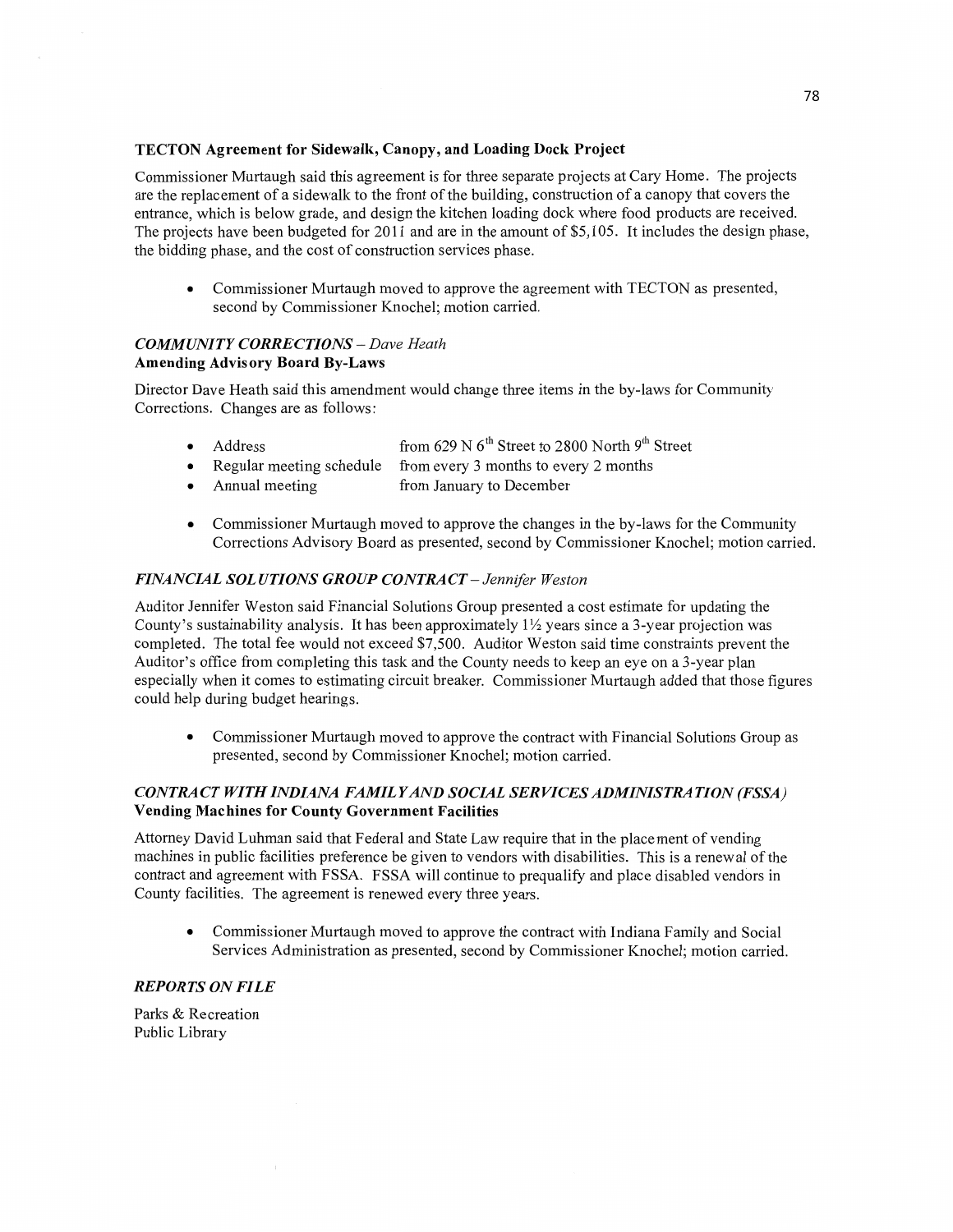#### *UNFINISHED* / NEW *B USINESS*

Commissioner Byers said that the "Medal of **Honor** Bridge" would be dedicated Friday, May 6, 2011. The bridge is located on CR 500 East. Seven recipients of the Medal of Honor will be in attendance to witness the dedication of the bridge. Commissioner Knochel said that the dedication would begin at Faith Baptist Church at 11:00 a.m. with the ribbon cutting ceremony following at 2:00 p.m.

#### *PUBLIC COMMENT*

Paul Wright, *West Point* —reminded the Commissioners **that** Financial Solutions Group is the same company that said the County could afford \$2,000,000 a year to operate a juvenile center. Mr. Wright said, "It is the Commissioners contract, but it is our money **that** is being spent". He added that when someone is being paid for their opinion they would most likely tell you what you want to hear. The plans of financial planners rarely work out. Mr. Wright added that although the Commissioners do not have an easy job, no one asks the cost to people who do not use these projects. One example is the trail that is six or eight feet under water. When the water recedes, it will cost money to maintain and repair the trail.

Commissioner Knochel, *County Commissioner* – said that in response to Mr. Wright's comments the County has been using Financial Solutions Group (F SG) for many years adding that Financial Solutions Group has also saved the County money through upgrading the County's bond rating.

Sheriff Tracy Brown, *Sheriff* of *Tippecanoe County* — said that the **"Annual Sheriffs** Fish Fry" benefiting the American Red Cross would be held Friday, June 3, 2011.

**Commissioner** Murtaugh moved to adjourn.

# **BOARD** OF **COMMISSIONERS** OF **THE COUNTY OF TIPPECANOE**

 $V\sim$ 15 $E$ 

id S. Byers, Pre ร์เี้dent

D.P. Murtaug

Thomas P. Murtaugh, Vice President